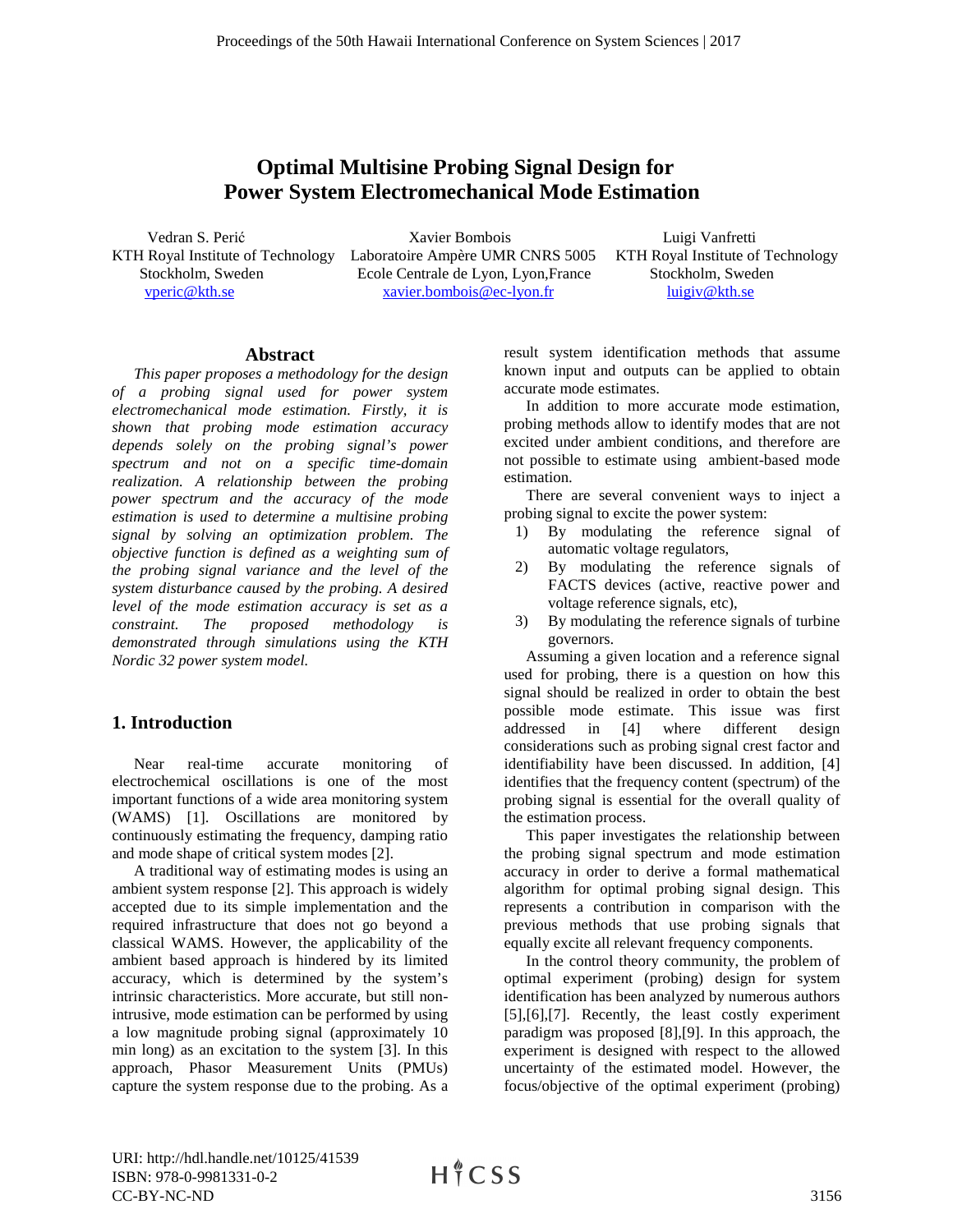design has been traditionally on identification of the system's transfer function or on enhancement of the control performance, and not on the accuracy of the critical damping ratio estimate.

In this paper, the least costly paradigm is adopted for design of probing signal with the aim of guaranteeing accuracy of a few pre-defined critical damping ratio estimates, whilst relaxing requirements on accurate estimation of other model parameters. The probing signal design is formulated as an optimization problem where the decision variable is the power spectrum of the probing signal and the accuracy of the critical damping ratio estimate (described by variance of the estimate) is constrained to be lower than a pre-defined arbitrary threshold. The decision variable (i.e. spectrum of the probing signal) is parameterized (described) by the amplitudes of the sine waves in a multisine signal.

The objective function in the formulated optimization method is defined as a weighted sum of two components:

- *variance* of the injected probing signal that represents the probing power, and
- *mean square of the output signal deviation* that represents level of the system disturbance (probing impact on the system). The constraint is defined as the maximum tolerable variance of the critical damping ratio estimate.

The optimal probing power spectrum is realized using the method proposed in [\[4\].](#page--1-3)

The reminder of the paper is organized as follows: Section 2 provides a background and underlying modeling assumptions used in deriving the method. Section 3 presents the proposed methodology, whereas the performed case studies are presented in Section 4. The main conclusions of the paper are drawn in Section 5. A list of references and an Appendix that complements the method's derivation are given in Section 6 and Section 7, respectively.

### **2. Background**

During probing experiments, it is assumed that a power system can be accurately described by a linear model due to absence of large disturbances. Exploiting the system's linearity and the superposition principle, an arbitrary measured synchrophasor signal *y*(*t*) can be decomposed into two components:

• A component that is as a result of ambient excitation, i.e. random load changes. This component is equal to  $(H(z)e(t))$ , where  $H(z)$ is a transfer function that describes aggregated behavior of the system and  $e(t)$  is a white noise process that represents ambient excitation.

• A component that is a result of probing signal. This component is equal to  $G(z)u(t)$ .  $G(z)$ represents a transfer function between probing signal and the measured output signal  $y(t)$ . Signal  $u(t)$  is the probing signal (a disturbance introduced by a FACTS device or generator governor) that can be arbitrarily chosen by the user i.e. it can be designed with the aim to improve estimation accuracy.

The model of power system used is shown in [Fig.](#page-1-0) 1:



**Fig. 1 Power system model during probing tests**

<span id="page-1-0"></span>Since both transfer functions in [Fig. 1](#page-1-0)  $(G(z))$  and  $H(z)$ ) can be derived from the same state space model of a power system, it is reasonable to assume that both transfer functions have the same denominators. This defines an ARMAX (AutoRegressive Moving Average with eXogenous inputs) model structure of the system [\[10\]:](#page--1-9)

$$
y(t) = G(z)u(t) + H(z)e(t) =
$$
  
= 
$$
\frac{B(z)}{A(z)}u(t) + \frac{C(z)}{A(z)}e(t)
$$
 (0)

where  $A(z)$ ,  $B(z)$  and  $C(z)$  are polynomial functions in *z*. In addition,  $A(z)$  represents the characteristic equation of the system. Note that the discrete domain is used in the model description because of the discrete nature of the measured synchrophasor signals. Also note that  $H(z)$  and  $G(z)$  can be parameterized (fully described) with a parameter vector  $\rho$  that, among other parameters, contains the critical modes' damping ratios.

The mode estimation procedure estimates model parameter vector *ρ* through an optimization procedure that minimizes the prediction error criterion of the model, as described in [\[11\].](#page--1-10) It can be shown that the covariance matrix of the parameter estimates  $P_\rho$ , in case of prediction error system identification, is given b[y \[11\]:](#page--1-10)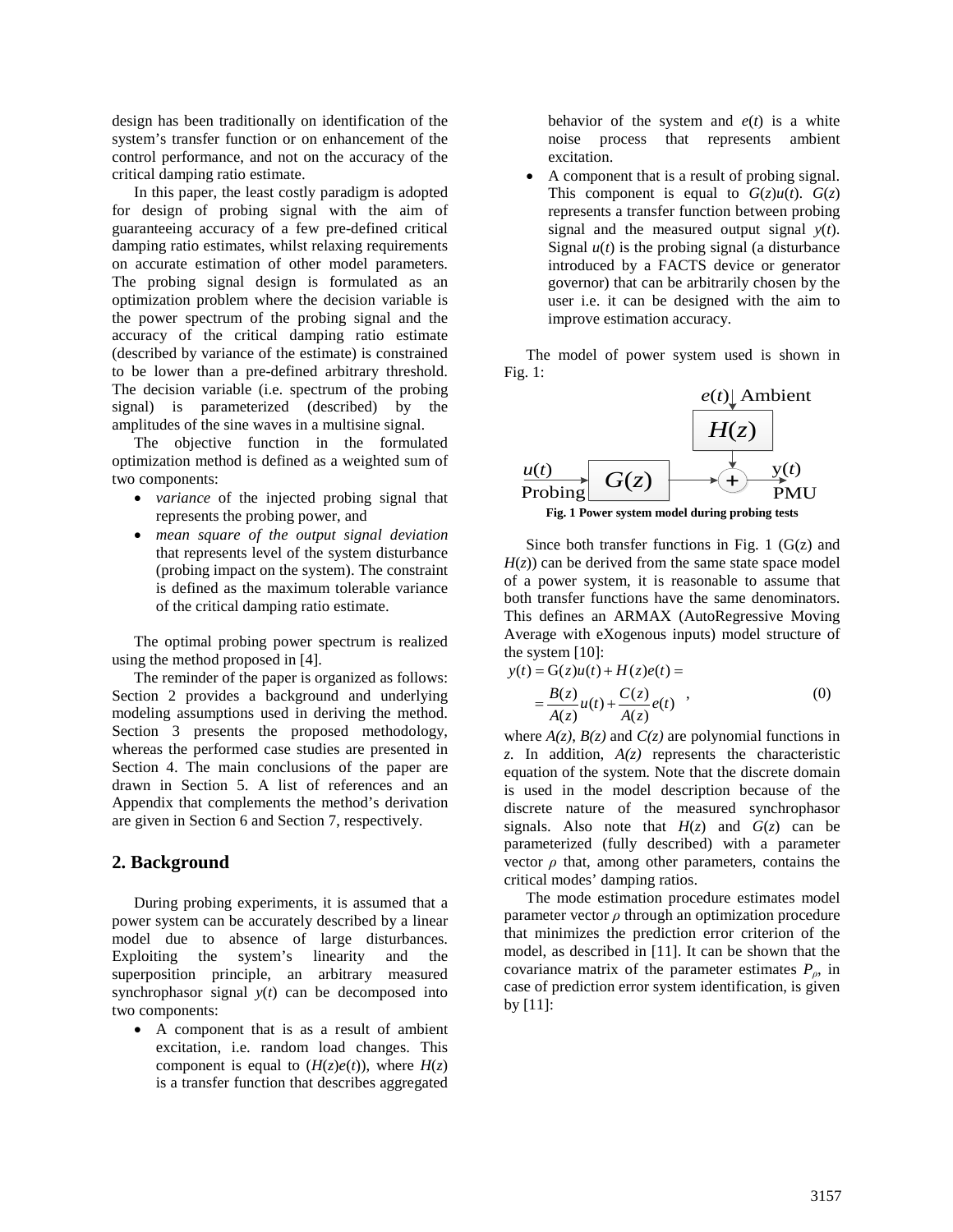$$
P_{\rho}^{-1} = \left(\frac{N}{\sigma^2} \frac{1}{2\pi} \int_{-\pi}^{\pi} F_u(\omega, \rho_0) F_u^*(\omega, \rho_0) \Phi_u(\omega) d\omega\right) + \left(\frac{N}{2\pi} \int_{-\pi}^{\pi} F_e(\omega, \rho_0) F_e^*(\omega, \rho_0) d\omega\right)
$$
(0)

where:

- *N* is the number of data points used for identification,
- $\rho_0$  represents the true system parameter vector,
- $\Phi_{\theta}(\omega)$  is the power spectrum of the probing signal,
- $\sigma^2$  is the variance of the ambient (driving) noise,
- functions  $F_u(\omega, \rho_0)$  and  $F_e(\omega, \rho_0)$  are defined as:

$$
F_u(\omega, \rho_0) = H^{-1}(\omega, \rho) \frac{\partial G(\omega, \rho)}{\partial \rho}\Big|_{\rho = \rho_0}; \text{ and}
$$
  

$$
F_e(\omega, \rho_0) = H^{-1}(\omega, \rho) \frac{\partial H(\omega, \rho)}{\partial \rho}\Big|_{\rho = \rho_0}.
$$

Equation (2) describes the relationship between power spectrum of the probing signal  $(\Phi_u(\omega))$  and the accuracy of the estimate that is described by *Pρ*. Furthermore, by observing (2) it is obvious that the stronger probing is, the more accurate mode estimate is obtained  $(P_\rho$  is smaller). Therefore, using this relationship it is possible to influence the estimate accuracy by designing the probing signal  $u(t)$ . This is done through an optimization process where the spectrum of  $u(t)$  is a decision variable. The optimization method is described in Section 3. It has to be noted that it is assumed that  $F_u(\omega, \rho_0)$  and  $F_e(\omega, \rho_0)$  are known, which is typically not true. Therefore, these transfer functions have to be calculated or estimated either from the existing model of power system (using any power system modeling software), or from the initial data-based identification of  $\rho_0$ <sup>[1](#page-2-0)</sup>. Note that  $H(z, \rho_0)$  and  $G(z, \rho_0)$ , as well as  $F_u(\omega, \rho_0)$  and  $F_e(\omega, \rho_0)$ , are fully described by the parameter vector  $\rho_0$ . The initial estimate of  $\rho_0$  is a rough description of the power system behavior but sufficiently accurate to be used for design of a probing signal. It will be shown in the sequel that the identification, where the probing signal is designed in

this way, will lead to more accurate estimate of modes.

# **3. Optimal Power Spectrum of the Probing Signal**

#### *A. Objective Function*

In addition to ensuring accurate mode estimation it is important to design a probing experiment (signal) that does not jeopardize system stability. In other words, the disturbance that is caused by the probing should be as small as possible. In addition, the device that is used to inject the probing signal should not be overly strained, i.e. there is a rationale to keep the power of the injected signal as small as possible. These two considerations constitute the proposed objective function of the optimization procedure that minimizes the system disturbance induced by the probing signal as well as the control effort of the probing device. This objective function, with the power spectrum of the probing signal as a decision variable, can be formalized as follows:

$$
\min_{\Phi_u(\omega)} J = \left(\frac{k_1}{2\pi} \int_{-\pi}^{\pi} \Phi_u(\omega) d\omega\right) + \left(\frac{k_2}{2\pi} \int_{-\pi}^{\pi} |G|^2 \Phi_u(\omega) d\omega\right) (0)
$$

where  $\Phi_u(\omega)$  is power spectrum of the input (probing) signal and  $k_1$  and  $k_2$  are weighting factors. The objective function defined in this way has two summands. The first summand represents energy of the probing signal (represent strain of the probing device) and the second one represents the deviation in the energy of the selected output signal due to probing (for example frequency deviation) that reflects the level of the overall system disturbance caused by the probing experiment.

It was mentioned before that a probing signal is chosen to be a multisine that is in general case defined by the following expression:

$$
u(t) = \sum_{r=1}^{M} A_r \cos(\omega_r t + \varphi_r), \qquad (0)
$$

where  $A_r$ ,  $\omega_r$  and  $\varphi_r$  are the amplitude, frequency and phase of the *r*-th sine component. Consequently, the power spectrum of a multisine signal is equal to:

$$
\Phi_u(\omega) = \frac{\pi}{2} \sum_{r=1}^M A_r^2 \delta(\omega - \omega_r) + A_r^2 \delta(\omega + \omega_r) \tag{0}
$$

<span id="page-2-0"></span><sup>&</sup>lt;sup>1</sup> Initial identification of the parameter vector  $\rho_0$  can be performed using white noise probing (or any other probing excitation that sufficiently excite the system). Also note that initial identification be done either on real system or using simulated data from the existing power system model.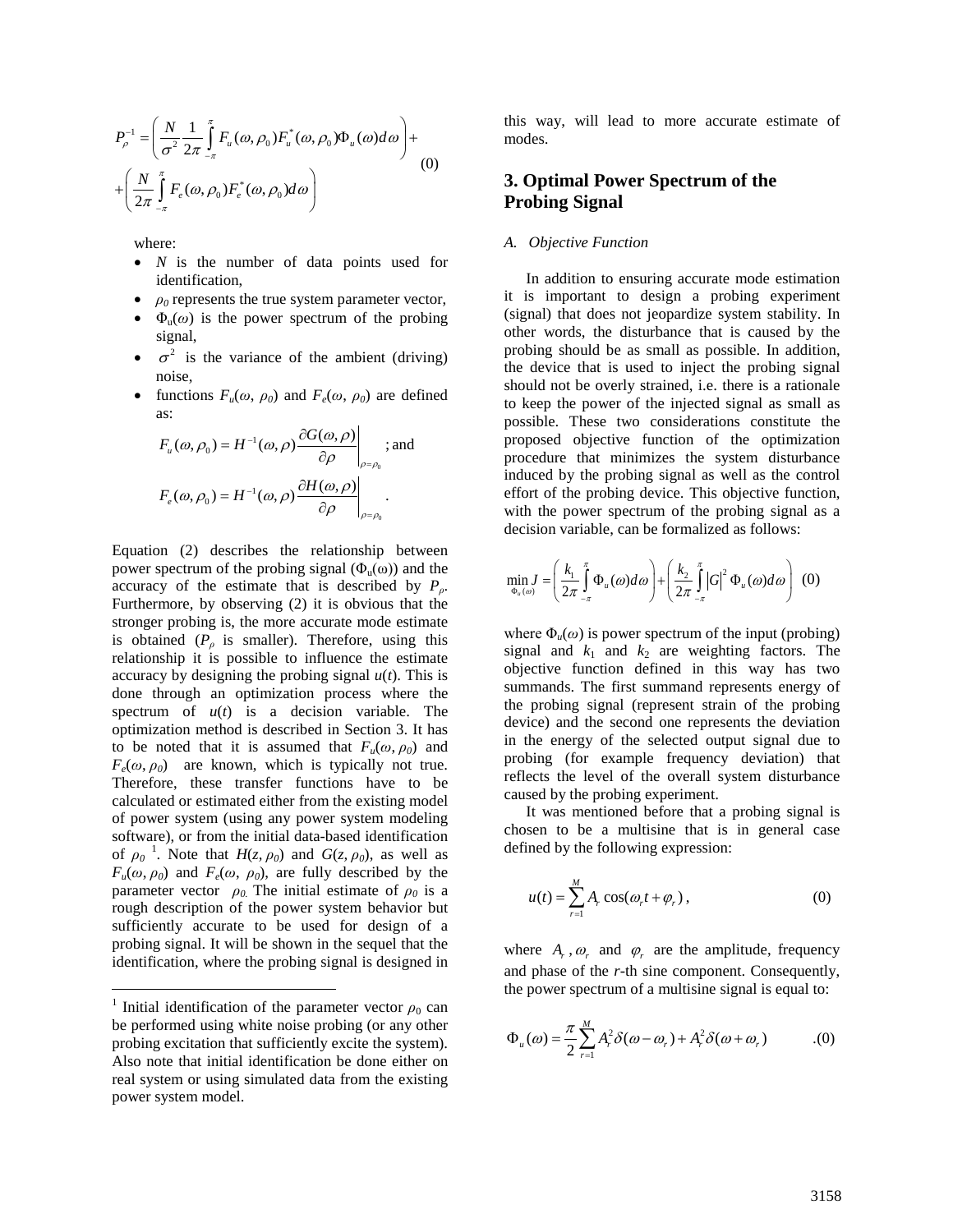Note that the defined decision variable (power spectrum of the probing signal) is described by the coefficients  $A_r^2$  ( $r = 1, ..., M$ ).

Using the defined multisine parameterization, the objective function (3) can be rewritten as follows (by substituting  $(5)$  into  $(3)$ :

$$
\min_{A_r^2(r=1...M)} J = \left(\frac{k_1}{2}\sum_{r=1}^M A_r^2\right) + \left(\frac{k_2}{2}\sum_{r=1}^M \left|G_0(\omega_r,\rho_0)\right|^2 A_r^2\right), (0)
$$

Further, the relationship between the probing signal's power spectrum and the estimation covariance matrix (defined by (2)) can be expressed in terms of the multisine parameterization (by substituting  $(5)$  into  $(3)$ :

$$
P_{\rho}^{-1} = \frac{N}{2\sigma^2} \sum_{r=1}^{M} \text{Re} \{ F_u(\omega_r, \rho_0) F_u^*(\omega_r, \rho_0) \} A_r^2 +
$$
  
+ 
$$
\frac{N}{2\pi} \int_{-\pi}^{\pi} F_e(\omega, \rho_0) F_e^*(\omega, \rho_0) d\omega.
$$
 (0)

Note that this expression can be simplified as:

$$
P_{\rho}^{-1} = \frac{N}{\sigma^2} \sum_{r=1}^{M} R_r A_r^2 + NS \,, \tag{0}
$$

where  $R_r$  is derived from (7), and the procedure for the derivation of *S* given in the Appendix.

#### *B. Constraints used in the LMI optimization problem*

The accuracy of the mode estimation procedure is determined by the estimation variances of the critical modes' damping ratios (ζ*i*.). These variances are the diagonal elements of  $P_\rho$  (see (7)). Therefore, a sufficiently accurate mode estimate is obtained if the variance of each critical damping ratio *ζ<sup>j</sup>* is constrained to be smaller than a desired (userdefined) threshold. This is formulated as:

$$
\begin{aligned} \n\text{var}(\zeta_j) &= P_{\rho}(i, i) = e_i^T P_{\rho} e_i < r \text{ , i.e.} \\ \nr - e_i^T P_{\rho} e_i > 0 \tag{0} \n\end{aligned}
$$

where *r* is the user-defined constraint (maximal allowed value of the critical variance), *i* is the index of a critical mode's damping ratio in the parameter vector  $\rho_0$ , and  $e_i$  is a unity vector whose *i*-th element is equal to one. When several modes need to be accurately estimated, a constraint defined by (9) is added for each critical mode.

As it can be seen from (7), the relationship between  $P_{\rho}$  (or  $e_i^T P_{\rho} e_i$ ) and the decision variable (power spectrum of the probing signal) is non-linear due to the inversion operation. In order to formulate an LMI form of the constraint defined by (9), this relationship has to be convexified. This can be done by exploiting the Schur complement property that a matrix is positive definite if and only if its Schur complement is positive definite [\[12\].](#page--1-11) As (9) can be represented in the form of Schur complement, an equivalent constraint would be a constraint on the positive-definiteness of the matrix whose Schur complement is equal to  $r - e_i^T P_\rho e_i$ . Therefore, the constraint (9) can be written as:

$$
\begin{bmatrix} r & e_i^T \ e_i & P_{\rho}^{-1} \end{bmatrix} > 0.
$$
 (0)

The constraint defined by (10) has a form of an LMI. This can be seen when  $P_{\rho}^{-1}$  in (10) is replaced by (8).

Another constraint that has to be taken into account is that the obtained power spectrum must be positive for all frequencies (physical constraint). The spectrum's positivity is guaranteed by imposing nonnegativity of the decision variable, as follows:

$$
A_r^2 \ge 0; \quad \text{for} \quad r = 1, 2, ..., M \tag{0}
$$

The discussion above defines an optimization problem with its objective function (power of the probing signal and the level of disturbance induced by the probing signal), decision variable (spectrum of the probing signal) and constraints (desired accuracy of the estimate defined by the maximum allowed variance of the critical damping ratio). The solution of this optimization problem provides a spectrum of the probing signal that results with a) the desired accuracy and b) minimal impact on the normal power system operation.

For the sake of simplicity, the defined optimization problem is summarized and rewritten in the sequel:

*Objective:*

$$
\min_{A_r^2(r=1...M)} J = \left(\frac{k_1}{2}\sum_{r=1}^M A_r^2\right) + \left(\frac{k_2}{2}\sum_{r=1}^M \left|G_0(\omega_r, \rho_0)\right|^2 A_r^2\right) (0)
$$

*subject to:*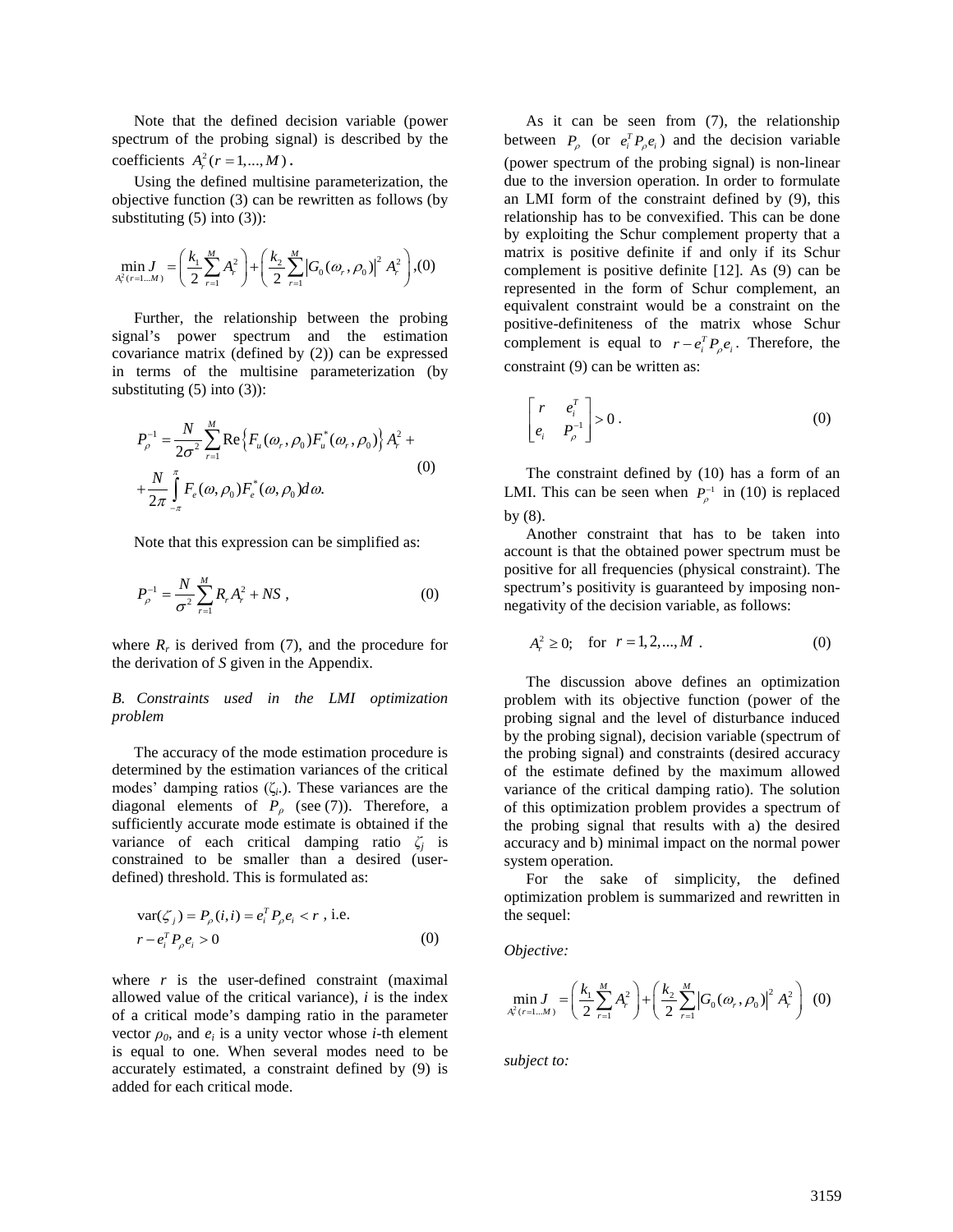$$
\begin{bmatrix} r & e_i \\ e_i^T & \frac{N}{\sigma^2} \sum_{r=1}^M R_r A_r^2 + N S \end{bmatrix} > 0, \qquad (0)
$$

$$
A_r^2 \ge 0; \quad \text{for } r = 1, 2, \dots, M \tag{0}
$$

where all variables are defined before.

Once the power spectrum has been determined it is necessary to realize the time-domain representation of the probing signal that will be added to a reference signal fed to a controller of a probing device. It is known that one signal spectrum can be represented with different time-domain representations. Therefore, it possible to choose the one that fits the best according to other (secondary) criteria that can be introduced in order to improve the overall estimation process. In the methodology proposed in [\[4\],](#page--1-3) the crest factor is used as a signal quality indicator and the time-domain signal realization process is used for further optimization, where the crest factor is minimized. This time-domain probing signal realization methodology from [\[4\]](#page--1-3) is applied here without any alterations.

# **4. Case Studies**

The case studies are performed using the KTH Nordic 32 test system shown in [Fig. 2](#page-4-0) [\[13\].](#page--1-12) It is assumed that a FACTS device with the capability of injecting reactive power is installed at bus 48 and used for probing. As an output, the voltage magnitude of bus number 38 is selected. The disturbance is evaluated using the same output signal, i.e. the deviation of the voltage magnitude is selected as a measure of the disturbance caused by the probing procedure. The KTH Nordic 32 test system has two critical modes, one at 0.5 Hz and another at 0.76 Hz. The probing signal is designed to accurately estimate the damping ratios of these two modes.

It was mentioned that an initial estimate of  $\rho_0$  is required to perform optimal probing signal design. This initial estimate is obtained through an identification procedure where the data are generated with the linearized high-order power system model [\[13\].](#page--1-12) The ambient excitation (active and reactive power injections) is modeled by unity variance white noise in all load buses, whereas the input (probing) signal is chosen to be white noise with a variance of 10 000. The order of the identified models (*G*(*z*) and  $H(z)$  are chosen to be equal to 12. This initial estimate has a limited accuracy that will be improved by using the optimal probing. The duration of the desired optimal probing signals is chosen to be 10 minutes, i.e. 3000 data samples (sampling frequency is equal to 5 Hz).



**Fig. 2 KTH Nordic 32 test system**

#### <span id="page-4-0"></span>*C. Optimal power spectrum computation*

In the first case study, the power spectrum of the probing signal is computed with the *objective to minimize its variance* ( $k_1 \neq 0$  and  $k_2 = 0$ ). The variance of the damping ratios' estimates is constrained to be smaller than  $10^{-5}$  (for both modes that corresponds to 0,361% standard deviation of the damping ratio estimate). In the following case studies, the probing power spectrum is designed as:

1) white noise,

2) multisine.

The variance of the white noise probing signal is obtained directly from (3) by replacing  $\Phi_u(\omega)$  with a constant function (with the desired mode estimate accuracy). The multisine signal is designed with a frequency resolution of 0.01 Hz and components from 0.05 Hz up to 2.5 Hz.

The probing spectrum obtained is shown in [Fig. 3.](#page--1-13)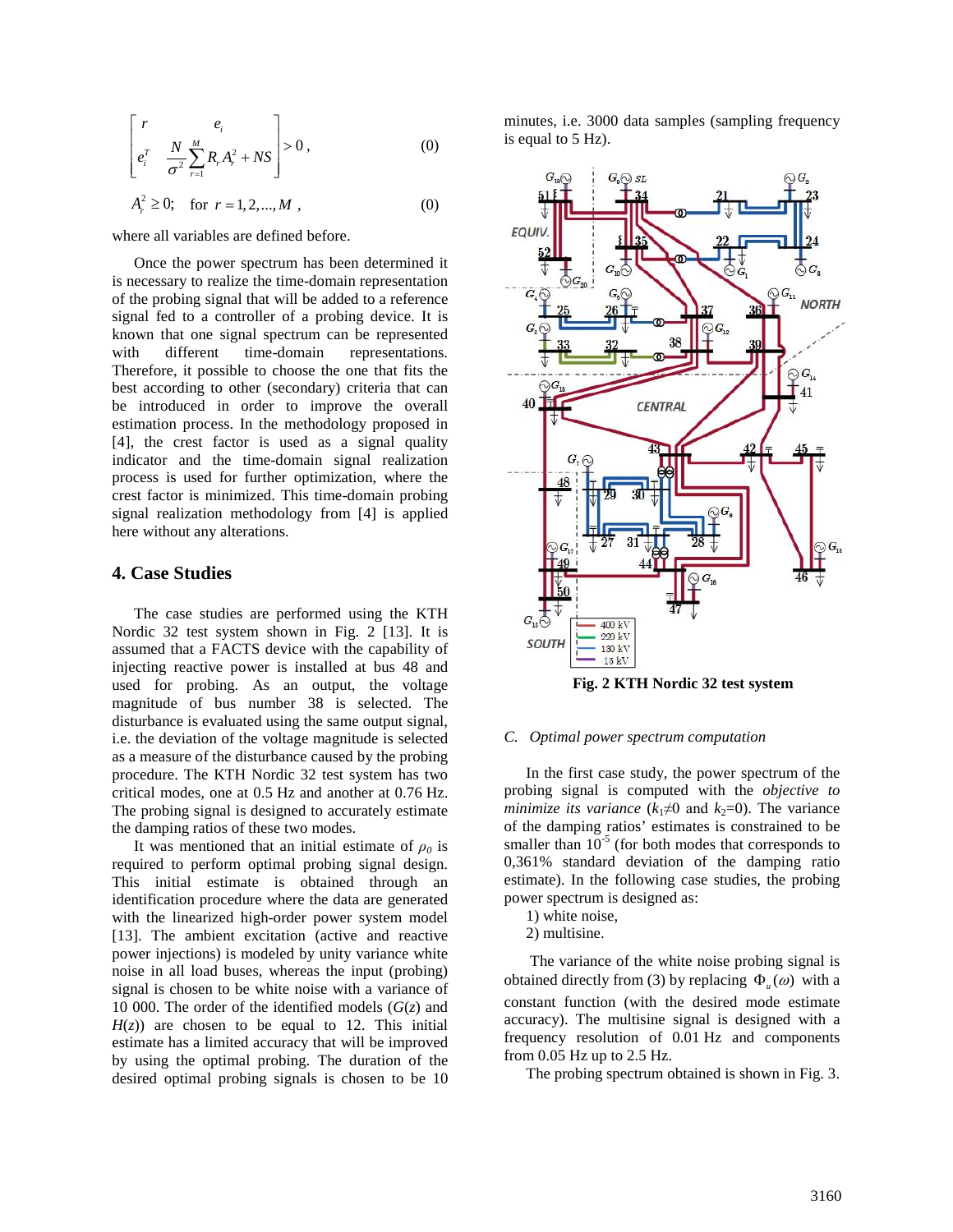

<span id="page-5-2"></span>**Fig. 3. Spectrum of the optimal multisine input signal when input variance is minimized**

The signal's energy is mostly allocated around the critical modes' frequencies (0.5 Hz and 0.76 Hz). This is understandable because the easiest way to excite the mode is to excite exactly frequency of the mode (this is the frequency where the system has the highest gain). However, this also may introduce a risk for the system's stability because potentially a latent low damped/unstable mode could be excited.

Next, as a second case study, *the objective is to minimize the disturbance introduced by the probing signal*  $(k_1=0$  and  $k_2\neq 0$ ). The obtained probing spectrum obtained is shown in [Fig. 4.](#page-5-0)



<span id="page-5-0"></span>**Fig. 4. Spectrum of the optimal multisine probing signal when output variance is minimized**

<span id="page-5-3"></span>It can be seen that the variance of the probing signal is much larger as compared to the case when the probing signal's variance was minimized. It is interesting to note that high frequency components carry most of the signal's power. This is because of the low system gain at these frequencies; therefore a probing signal with such components has a negligible

impact on the system's response. In other words, the method avoids exciting frequencies that are close to the critical mode and tries to capture enough information about the system's model by exciting high frequency components<sup>[2](#page-5-3)</sup>. This is a desirable property because it might be dangerous to excite the exact frequency of the modes, as explained in the previous study case.

In order to minimize both probing (input) and output variance, a weighted sum is taken as a criterion (denoted by  $var\{uv(t)\}\)$ ). The weighting factors in (6) are chosen to have the following values:  $k_1=0.5$  and  $k_2=1000$ , because the output variance has a numerical value that is roughly 2000 times smaller. The obtained probing spectrum is shown [Fig. 5.](#page-5-1)



<span id="page-5-1"></span>**Fig. 5. Spectrum of the optimal multisine probing signal when both, probing and output variances are minimized**

This type of criterion represents a compromise between the two previously presented criteria (input only and output only criteria). It can be noted that high frequencies do not contribute significantly to the accuracy of the estimated modes, and thus, as shown in [Fig. 5,](#page-5-1) these components are suppressed (comparing to the case when only output variance is minimized, see [Fig. 4\)](#page-5-0). The result is that the power spectrum's shape is similar to the case when only the probing signal's variance is minimized (the energy of the signal is mostly allocated around the critical modes' frequencies, see [Fig. 3\)](#page-5-2). The numerical

 $2$  As the system has small gain at high frequencies, the cost in the objective function that corresponds to these frequencies is small as well, regardless of the strong excitation by probing signal (the objective function is proportional to the product of system gain and input power at each particular frequency)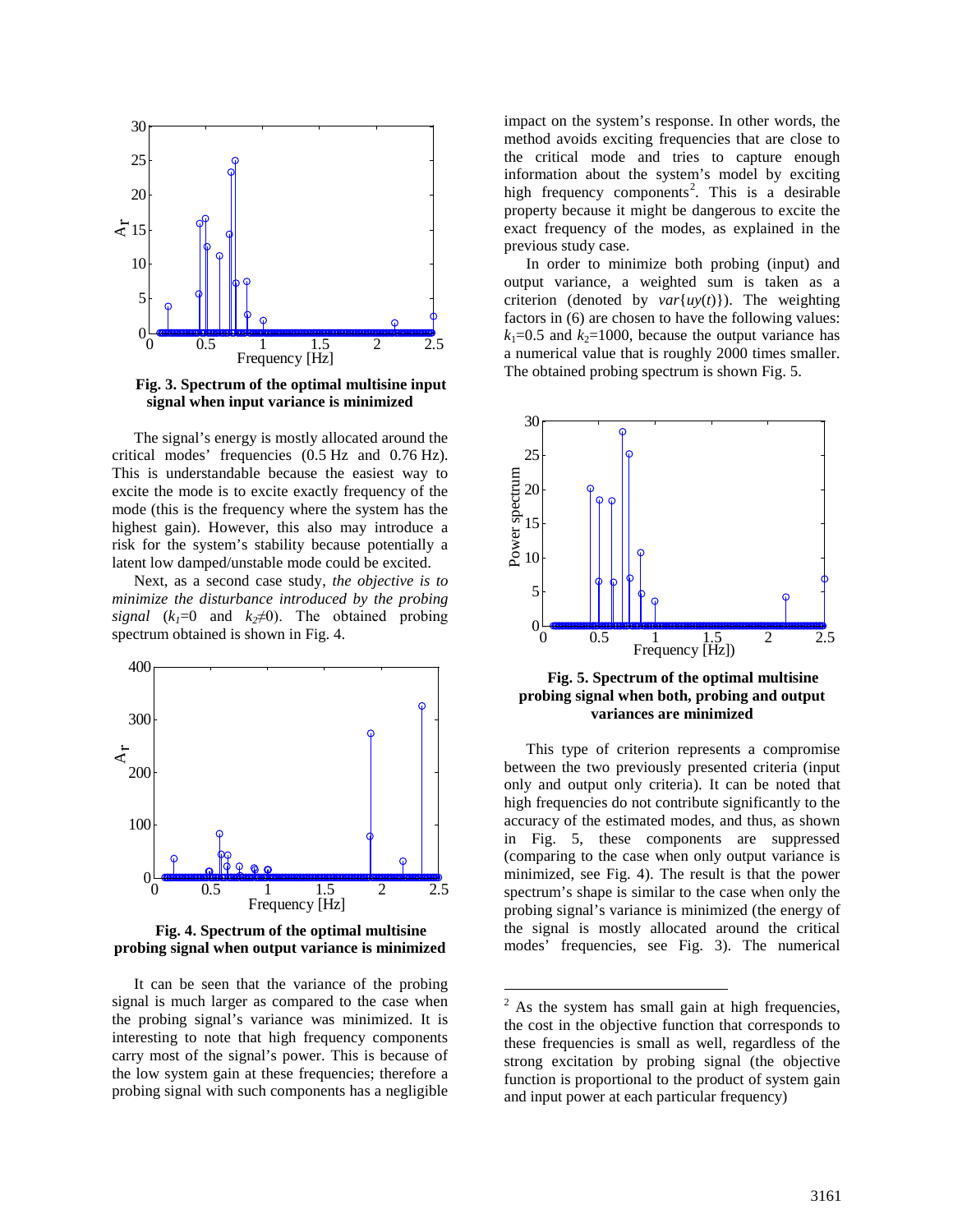values of the probing signal obtained and output signal variances are shown in [Table I.](#page-6-0)

<span id="page-6-0"></span>**Table I Introduced system disturbance when the variance of the input and output signal is minimized.**

|                 | White  | Minimized function |             |                 |
|-----------------|--------|--------------------|-------------|-----------------|
|                 | noise  | $var{u(t)}$        | $var{y(t)}$ | $var\{uy(t)\}\$ |
| $var{u(t)}$     | 10410  | 1179.8             | 101850      | 1441.6          |
| $var\{y(t)\}\$  | 1.6761 | 2.0915             | 1.2425      | 1.5980          |
| $var\{uv(t)\}\$ | 6881.1 | 7981.4             | 52167       | 2318.8          |
|                 |        |                    |             |                 |

[Table I](#page-6-0) summarizes the most important results. The reference case represents the situation when probing is performed using white noise signal (spectrum is not optimized, rather all frequencies are equally excited). It can be seen that when the input (probing) power is minimized, the same mode estimation accuracy can be accomplished with an input power that is roughly 8 times smaller (10410 compared to 1179.8). This is a significant improvement when the capacity of injecting disturbance is limited. However this type of probing may pose a risk for power system stability because the output variance (that represents a level of system disturbance) is the largest in this case (2.0915)

On the other hand, when only the system disturbance is minimized (arbitrary power level of probing signal is allowed), a significantly larger probing power (by factor of 90) is obtained to accomplish the same level of desired mode estimation accuracy. This level of probing input power might be unacceptable from the perspective of the probing device's allowable strain, so a tradeoff between these two extreme cases (as presented by the case where both input and output powers are minimized) might be the most suitable for real-life applications.

It can be also noticed that the space for improvement in terms of output power (level of system disturbance) is generally much smaller than the space for improvement of the level of input power. This is reasonable, because a desired mode estimation accuracy inevitably implies a significant level of system disturbance (if the system is not sufficiently disturbed, no useful information about the modes can be extracted from the measured outputs).

At this point it is important to clarify what the numbers in [Table I](#page-6-0) represent quantitatively. Because a linearized model was used, the level of excitation (ambient noise) does not directly affect the shape of optimal spectrum result (linearity property). What is important is the variance ratio between the ambient noise and the probing signal. In the studies presented,

the ambient noise is represented by a unit variance white noise active and reactive power injections at all buses of the linearized model. This means that the reactive power probing of 10410 [\(Table I\)](#page-6-0) corresponds to a value that has  $\sqrt{10410} \approx 100$  larger magnitude in per unit than the ambient noise (which is assumed to have unity variance). This further means that an ambient excitation of 100kVA at each bus requires a probing signal of 10MVA for the presented case. Because of the variable nature of the ambient noise, it has been decided to present the relative values shown in [Table I](#page-6-0) rather than absolute values.

#### *D. Signal realization*

As presented in [\[4\]](#page--1-3) it is beneficial when the probing signal has a time-domain representation with a small crest factor. In the case of multisine signals, this means that the vector of sine waves' phases has to be optimized with the objective of minimizing crest factor. This minimization procedure is given in [\[4\].](#page--1-3) Table II presents the values of the crest factors for signals whose spectra where determined earlier.

It can be noticed that the obtained crest factors are reduced significantly, as compared to the case with random phases of sine components. However, the values depend on the spectrum and phases used for initialization.

**Table II Crest factors of the designed multisine signals.**

| Objective<br>function | Method         | <b>Crest Factor</b> |
|-----------------------|----------------|---------------------|
|                       | Random phases  | 4.034               |
| $var{u(t)}$           | Optimal phases | 3.272               |
|                       | Random phases  | 2.863               |
| $var{y(t)}$           | Optimal phases | 2.618               |
|                       | Random phases  | 3.579               |
| $var\{uy(t)\}\$       | Optimal phases | 2.754               |

### **5. Conclusion**

Probing-based mode estimation enables more accurate estimation in comparison with ambient based methods due to a known disturbance injected into system. Probing experiments in power systems are costly processes that have to be carefully planned. One of the important design considerations in the planning stage is the shape of the probing signal. This paper proposes a methodology for probing signal design that exploits the relationship between the probing signal spectrum and the accuracy of the mode estimate. It is shown that only the power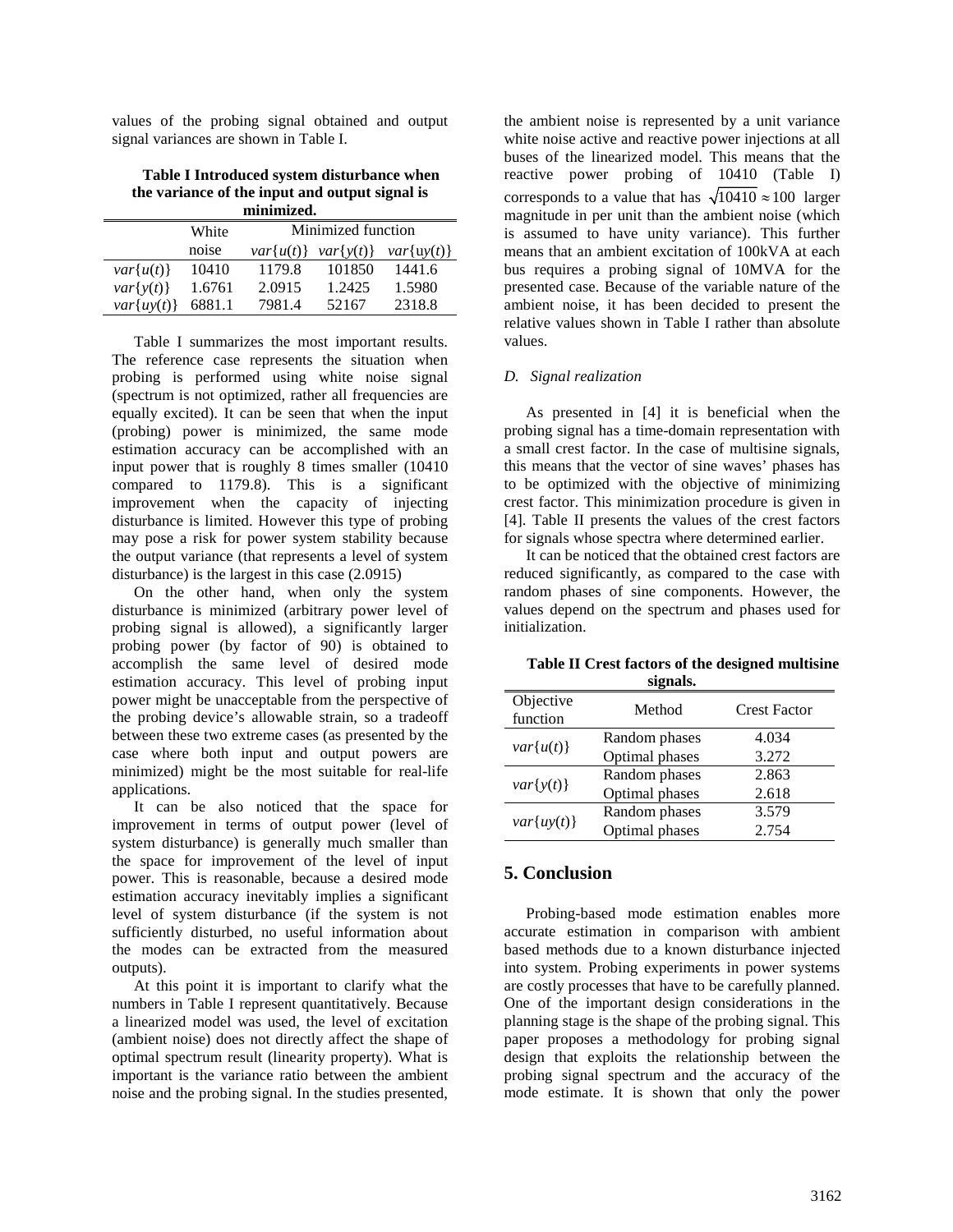spectrum of the signal (not the time-domain signal realization) determines the accuracy of the mode estimation process. Consequently, the spectrum of the probing signal is determined through an optimization process, where the impact of the probing on the normal system operating condition is minimized, whilst the desired mode estimation accuracy is treated as a hard constraint. The probing signal is modeled as a multisine signal where the spectrum is described by the amplitudes of the individual sine components (determined through optimization). Once the probing power spectrum has been determined (first stage), a time-domain probing signal is generated with the aim to minimize crest factor of the signal in the second stage.

The presented method provides a significant improvement in comparison with previous probing signal design methods that excite all frequency components equally. It is shown that the same accuracy of mode estimation can be accomplished with the probing signal that has roughly 8 times smaller power. In addition, it is also shown how to minimize the impact of the probing signal on the system's operating condition.

The advantage of the proposed method is its straightforward application in real-life conditions. The probing signal is determined offline and later reproduced using reference inputs of FACTS controllers or generator regulators. The presented method assumes the existence of the initial model that is used for probing design. This assumption may lead to a suboptimal signal design, which is a drawback that will be tackled in future research efforts.

# **6. References**

- [1] F. Galvan and P. Overholt, "The intelligent grid enters a new dimension", *T&D World*, July 28, 2014.
- [2] J.J. Sanchez-Gasca (Ed.), "Identification of electromechanical modes in power systems", IEEE Task Force Report, Special Publication TP462, 2012.
- [3] N. Zhou, J.W. Pierre and J.F. Hauer, "Initial results in power system identification from injected probing signals using a subspace method", *IEEE Trans. Power Syst.*, vol.21, no.3, pp.1296-1302, Aug. 2006.
- [4] J.W. Pierre, et al. "Probing signal design for power system identification", *IEEE Trans. Power Syst.*, vol.25, no.2, pp.835-843, May 2010.
- [5] M. Gevers, X. Bombois, R. Hildebrand and G. Solari, "Optimal experiment design for open and closed-loop system identification", *Communications in Information and Systems,* vol.11, no.3, pp.197-224, 2011.
- [6] C.R. Rojas, J.S. Welsh, G.C. Goodwin and A. Feuer, "Robust optimal experiment design for system identification", *Automatica*, vol.43, no.6, pp.993-1008, June 2007.
- [7] U. Forssell and L. Ljung, "Some results on optimal experiment design", *Automatica*, vol.36, no.5. pp.749–756. May 2000.
- [8] X. Bombois, G. Scorletti, M. Gevers, P.M.J. Van den Hof and R. Hildebrand, "Least costly identification experiment for control", *Automatica*, vol.42, no.10, pp.1651-1662, Oct. 2006.
- [9] X. Bombois and G. Scorletti, "Design of least costly identification experiments", *Journal Européen des Systèmes Automatisés*, vol.46. no.6-7, pp.587-610, 2012.
- [10]L. Dosiek and J.W. Pierre, "Estimating electromechanical modes and mode shapes using the multichannel ARMAX model", *IEEE Transactions on Power Systems*, vol.28, no.2, pp.1950-1959, May 2013.
- [11]L. Ljung, System Identification Theory for the User, Englewood Cliffs, N.J.: Prentice Hall, 1999.
- [12]Z. Fuzhen (ed.), *The Schur complement and its applications*, Springer, 2005.
- [13]Y. Chompoobutrgool, W. Li and L. Vanfretti, "Development and implementation of a Nordic grid model for power system small-signal and transient stability studies in a free and open source software", *in Proc. IEEE Power Eng. Soc. General Meeting 2012*, 22-26 July 2012.

# **7. Appendix**

This appendix presents the derivation of expression (8) that has a LMI from as defined with (7). These two expressions are rewritten here for the sake of derivation completeness:

$$
P_{\rho}^{-1} = \frac{N}{2\sigma^2} \sum_{r=1}^{M} \text{Re} \{ F_u(\omega_r, \rho_0) F_u^*(\omega_r, \rho_0) \} A_r^2 +
$$
  
+ 
$$
\frac{N}{2\pi} \int_{-\pi}^{\pi} F_e(\omega, \rho_0) F_e^*(\omega, \rho_0) d\omega.
$$
 (A1)

$$
P_{\rho}^{-1} = \frac{N}{\sigma^2} \sum_{r=1}^{M} R_r A_r^2 + NS \tag{A2}
$$